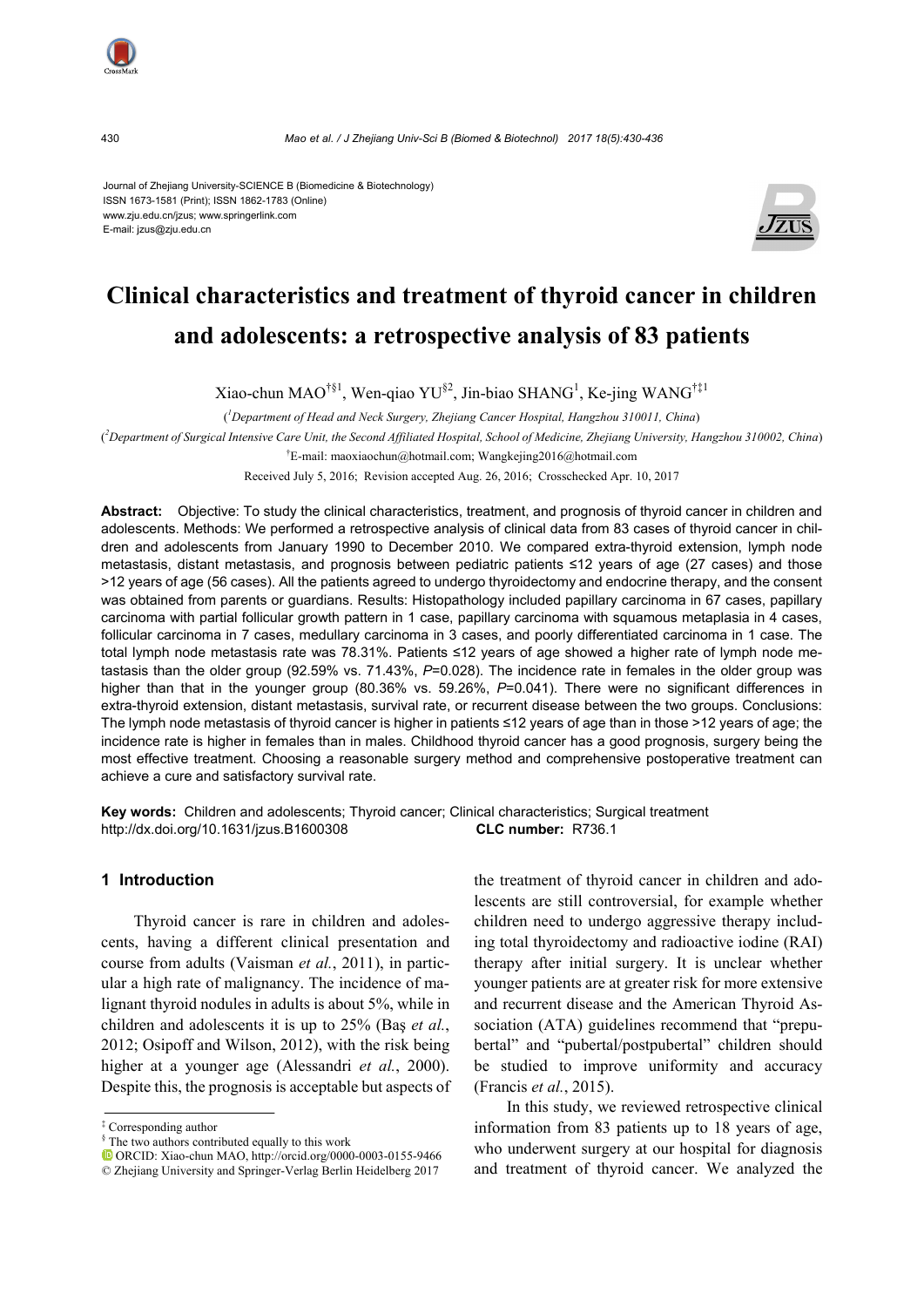clinical features, effectiveness of our surgical approach, RAI therapy, thyroxin suppressive-substitutional treatment, and the long-term outcome of our patients.

## **2 Patients and methods**

# **2.1 Patients**

This study is a retrospective analysis of data from 83 pediatric patients suffering from thyroid cancer, aged from 6 to 18 years (mean  $(14.12 \pm$ 2.83) years). Patients' general characteristics are presented in Table 1. All patients were operated on by the same surgeon at the Department of Head and Neck Surgery, Zhejiang Cancer Hospital (Hangzhou, China) from January 1990 to December 2010.

#### **2.2 Group and follow-up**

Patients were divided into two groups according to age:  $\leq 12$  and  $> 12$  years old. The younger group included 27 patients, 16 females and 11 males (1.45:1), while the older group included 56 patients, 45 females and 11 males (4.09:1). The differences in tumor location, extra-thyroid extension, lymph node metastasis, distant metastasis, and prognosis were compared between the two groups. Patients were followed up by telephone or letter and parents or guardians were surveyed in case patients were still minors. All of them were successfully followed up for 5–25 years (mean  $(11.48\pm5.46)$  years); however, 12 patients were lost to contact 10 years after initial surgery.

Preoperatively all patients received cervical and abdominal ultrasound examination, neck and chest computed tomography (CT) scan, indirect laryngoscopy, and complete thyroid hormone analysis including antibodies, thyroglobulin, calcitonin, and parathyroid hormone. Metastasis and node involvement were determined by clinical and pathological findings. Extra-thyroidal extension was evaluated through either clinical or pathological results. The postoperative pathological tumor-node-metastasis (pTNM) classification is according to the American Joint Committee on Cancer (AJCC) (Edge and Compton, 2010).

# **2.3 Statistical analysis**

All results were analyzed by GraphPad Prism Version 6.0 (GraphPad Software for Science, San

Diego, CA) statistical software.  $\chi^2$  test and Fisher exact probability analysis were used to test the difference between categorical variables. The statistical significance level was set at *P*<0.05.

# **3 Results**

# **3.1 Clinical features**

Sixty-one patients were females and 22 were males (2.77:1). Most presented with a neck lump: mean tumor diameter was (2.81±1.23) cm. Fifty-seven (68.67%) were unilateral lobe tumors and 50 (60.24%) were solitary tumors (Table 1). All patients underwent a surgical procedure shown in Table 2; 13 children underwent RAI therapy after initial surgery, 8 of them in the >12 years old group and 5 in the younger group. The incidence was higher in females than in males. The bilateral laryngeal recurrent nerve was invaded in 2 cases and the unilateral nerve in 4 cases. Five cases extended to the cervical anterior muscle, 3 cases involved vascular tumor thrombus and 2 involved the tracheal membrane, fatty tissue surrounding muscle, and the esophageal muscle layer excluding laryngeal recurrent nerve invasion. In 9 cases, cervical anterior muscle and surrounding tissues only were invaded (Table 3).

**Table 1 Patients' basic characteristics** 

| Characteristics | Value            |                  |                  |  |  |  |
|-----------------|------------------|------------------|------------------|--|--|--|
|                 | Total            | $\leq$ 12 years  | $>12$ years      |  |  |  |
| <b>Sex</b>      |                  |                  |                  |  |  |  |
| Male            | $22(26.51\%)$    | 11 (40.74%)      | 11 (19.64%)      |  |  |  |
| Female          | 61 (73.49%)      | 16 (59.26%)      | 45 (80.36%)      |  |  |  |
| Age (year)      | $14.12 \pm 2.83$ | $11.67 \pm 2.04$ | $16.80 \pm 1.12$ |  |  |  |
| Primary symptom |                  |                  |                  |  |  |  |
| Neck lump       | 81 (97.60%)      | 27 (100%)        | 54 (96.42%)      |  |  |  |
| Hoarseness      | $1(1.20\%)$      | $0(0\%)$         | 1(1.79%)         |  |  |  |
| Dyspnea         | $1(1.20\%)$      | $0(0\%)$         | 1(1.79%)         |  |  |  |
| Tumor diameter  | $2.81 \pm 1.23$  | $2.78 \pm 1.48$  | $2.83 \pm 1.29$  |  |  |  |
| (cm)            |                  |                  |                  |  |  |  |
| Tumor location  |                  |                  |                  |  |  |  |
| Unilaterality   | 57 (68.67%)      | 19 (70.37%)      | 38 (67.86%)      |  |  |  |
| Bilaterality    | 26 (31.33%)      | $8(29.63\%)$     | 18 (32.14%)      |  |  |  |
| Multifocality   |                  |                  |                  |  |  |  |
| Solitary        | 50 (60.24%)      | 16 (59.26%)      | 34 (60.71%)      |  |  |  |
| Mutifocal       | 33 (39.76%)      | 11 (40.74%)      | 22 (39.29%)      |  |  |  |

\* Values are expressed as number (percent) or mean±standard deviation (SD)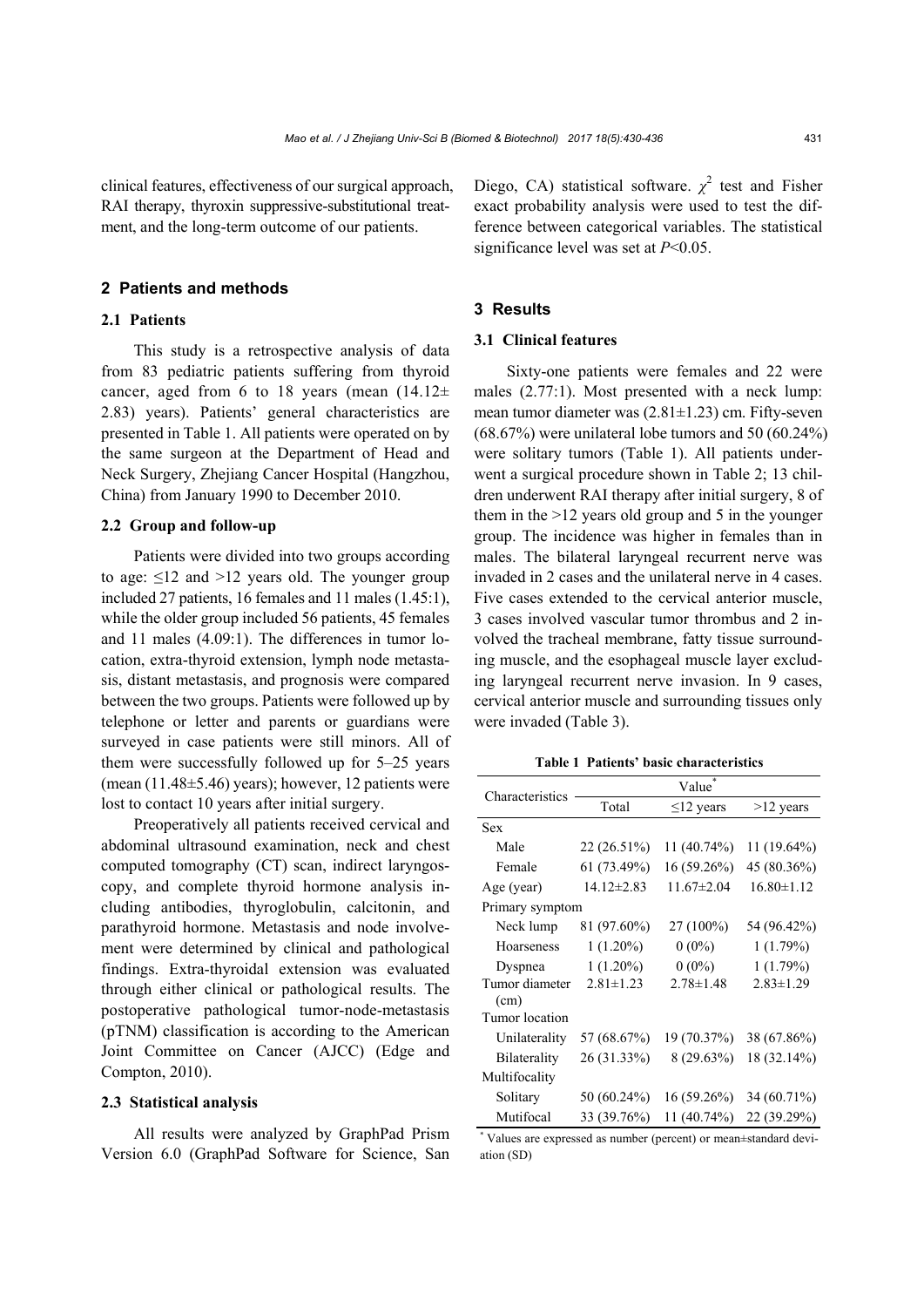|                    | Case number |    |                           |  |  |  |
|--------------------|-------------|----|---------------------------|--|--|--|
| Operation mode     | Total       |    | $\leq$ 12 years >12 years |  |  |  |
| UT+UniMRND         | 40          | 14 | 26                        |  |  |  |
| UT+UniCND          | 9           |    |                           |  |  |  |
| $UT+Opp$ $PT$      |             |    |                           |  |  |  |
| UT+Opp PT+BilMRND  |             | 2  |                           |  |  |  |
| UT+BilMRND         |             |    |                           |  |  |  |
| Bil PT+UniMRND     |             |    |                           |  |  |  |
| TT+UniMRND         |             | 2  | 3                         |  |  |  |
| TT+BilMRND         | 14          | 6  |                           |  |  |  |
| TT+UniMRND+Opp CND |             |    |                           |  |  |  |

**Table 2 Surgical procedures of 83 cases** 

UT: unilateral thyroidectomy; PT: partial thyroidectomy; TT: total thyroidectomy; CND: central neck dissection; MRND: modified radical neck dissection; Uni: unilateral; Bil: bilateral; Opp: opposite

**Table 3 Pathological type and encroachment scope of 83 cases** 

| Parameter                  | Case number    |                          |                           |  |  |
|----------------------------|----------------|--------------------------|---------------------------|--|--|
|                            | Total          |                          | $\leq$ 12 years >12 years |  |  |
| Pathological type          |                |                          |                           |  |  |
| Papillary carcinoma        | 67             | 19                       | 48                        |  |  |
| Papillary carcinoma with   | 1              | 0                        | 1                         |  |  |
| partial follicular growth  |                |                          |                           |  |  |
| pattern                    |                |                          |                           |  |  |
| Follicular carcinoma       | 7              | 2                        | 5                         |  |  |
| Medullary carcinoma        | 3              | $\overline{c}$           | 1                         |  |  |
| Poorly differentiated      | 1              | $\theta$                 | 1                         |  |  |
| carcinoma                  |                |                          |                           |  |  |
| Papillary carcinoma with   | 4              | $\overline{\mathcal{A}}$ | 0                         |  |  |
| squamous metaplasia        |                |                          |                           |  |  |
| Encroachment scope         |                |                          |                           |  |  |
| Double-side RLN            | 2              | 2                        | 0                         |  |  |
| One-side RLN               | 4              | 1                        | 3                         |  |  |
| Neck muscles and           | 9              | 3                        | 6                         |  |  |
| surrounding tissue         |                |                          |                           |  |  |
| One-side RLN, neck         | 5              | $\theta$                 | 5                         |  |  |
| muscles and surrounding    |                |                          |                           |  |  |
| tissue                     |                |                          |                           |  |  |
| Vessel tumor embolus       | 3              | 2                        | 1                         |  |  |
| One-side RLN, muscles,     | $\mathfrak{D}$ | 0                        | $\mathfrak{D}$            |  |  |
| trachea tunica adventitia, |                |                          |                           |  |  |
| and tunica muscularis      |                |                          |                           |  |  |
| esophagi                   |                |                          |                           |  |  |

RLN: recurrent laryngeal nerve

# **3.2 Pathology and TNM classification**

Pathological type is shown in Table 3. The majority of patients (67/83 or 80.72%) presented with papillary carcinoma, follicular and medullary carcinoma accounted for 7/83 (8.43%) and 3/83 (3.61%), respectively, and poorly differentiated carcinoma and papillary carcinoma with squamous metaplasia for 1/83 (1.20%) and 4/83 (4.82%), respectively. All postoperative patients' pTNM was classified according to AJCC (Table 4). Eighty-one cases were at clinical stage I and two cases at stage II.

|          | Table 4 pTNM classification and clinical stage of the |  |  |  |
|----------|-------------------------------------------------------|--|--|--|
| patients |                                                       |  |  |  |

|                                              | DTC/MTC/P-DTC   |             |  |  |
|----------------------------------------------|-----------------|-------------|--|--|
| TNM and clinical stage                       | $\leq$ 12 years | $>12$ years |  |  |
| T1-4N0M0                                     |                 |             |  |  |
| T <sub>1</sub> a                             | 1/0/0           | 2/0/0       |  |  |
| T1h                                          | 0/1/0           | 1/0/0       |  |  |
| T <sub>2</sub>                               | 3/0/0           | 9/0/0       |  |  |
| T <sub>3</sub>                               | 0/0/0           | 1/0/0       |  |  |
| T <sub>4</sub> a                             | 0/0/0           | 1/0/0       |  |  |
| $T1-4N1aM0$                                  |                 |             |  |  |
| T <sub>2</sub>                               | 0/0/0           | 4/0/0       |  |  |
| T <sub>3</sub>                               | 0/0/0           | 2/0/0       |  |  |
| $T1-4N1bM0$                                  |                 |             |  |  |
| T <sub>1</sub> a                             | 0/0/0           | 2/0/0       |  |  |
| T <sub>1</sub> b                             | 3/0/0           | 4/0/0       |  |  |
| T <sub>2</sub>                               | 8/0/0           | 15/0/0      |  |  |
| T <sub>3</sub>                               | 7/0/0           | 10/0/0      |  |  |
| T4a                                          | 2/0/0           | 3/0/1       |  |  |
| T <sub>4</sub> b                             | 1/0/0           | 0/0/0       |  |  |
| $T1-4N0-1M1$                                 |                 |             |  |  |
| T <sub>2</sub> N <sub>0</sub> M <sub>1</sub> | 0/0/0           | 1/0/0       |  |  |
| T4bN1bM1                                     | 1/0/0           | 0/0/0       |  |  |
| Total                                        | 27              | 56          |  |  |
| Clinical stage                               |                 |             |  |  |
| I                                            | 26/0/0          | 55/0/0      |  |  |
| П                                            | 1/0/0           | 1/0/0       |  |  |
| Total                                        | 27              | 56          |  |  |

DTC: differentiated thyroid carcinoma; MTC: medullary thyroid carcinoma; P-DTC: poorly differentiated thyroid carcinoma. The TNM and clinical stage were not listed above if there was no patient included

#### **3.3 Metastasis and extra-thyroid extension**

The aggressiveness of the two groups, 12 years old or younger and older than 12 years, was compared (Table 5 and Fig. 1). There was total lymph node metastasis in 65/83 (78.31%), unilateral central lymph node metastasis in 7/65 (10.77%), unilateral cervical lymph node metastasis in 35/65 (53.85%), and bilateral cervical lymph node metastases in 23/65 (35.38%). The occurrence of cervical lymph node metastasis in the younger group was significantly higher than that in the older group  $(92.59\%$  vs. 71.43%, *P*=0.028), but there were no differences in tumor location, extra-thyroid extension, or distant metastasis (*P*=0.811, *P*=0.920, and *P*=0.548, respectively). The female incidence of thyroid cancer in the older group was significantly higher than that in the younger group (80.36% vs. 59.26%, *P*=0.041).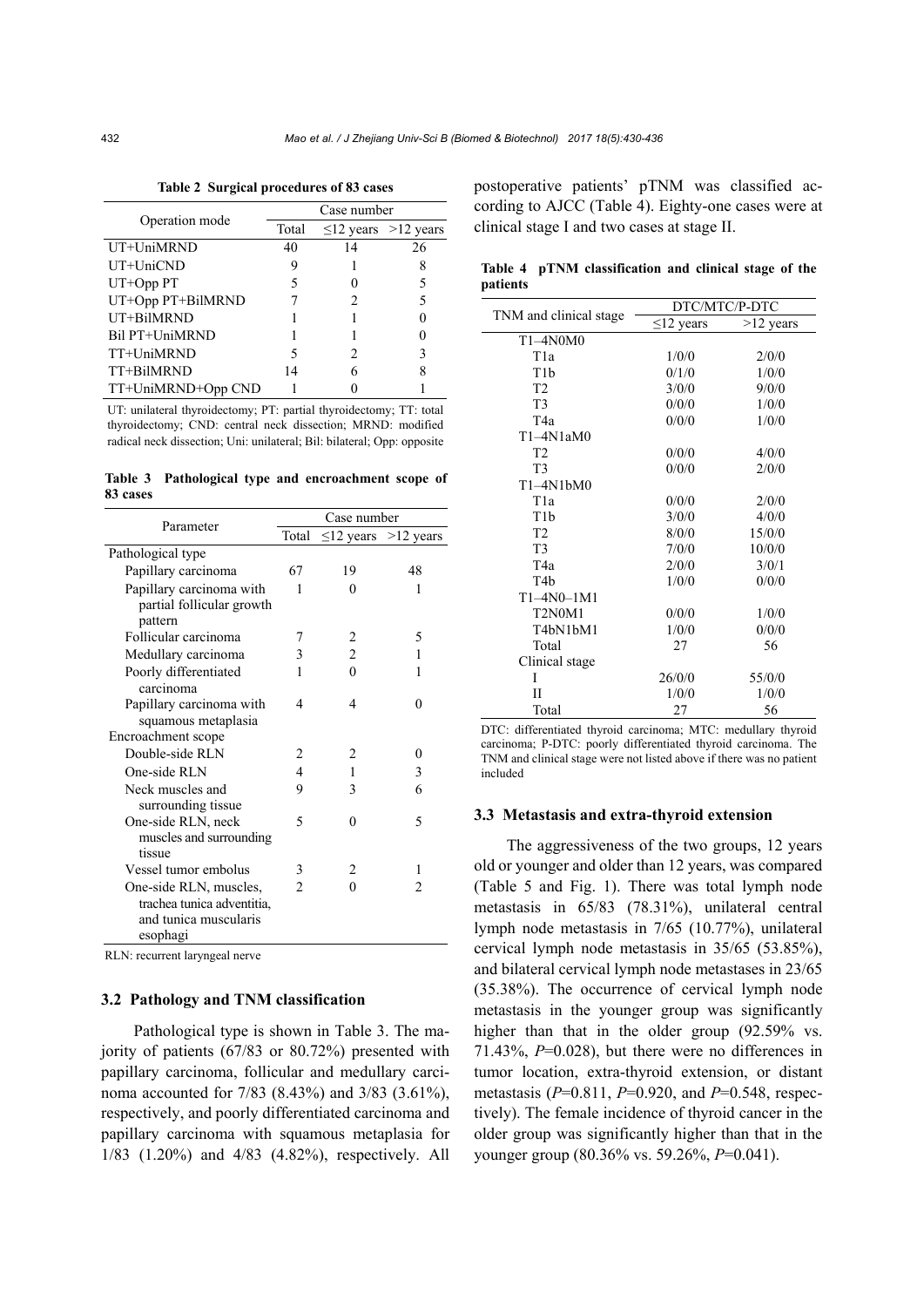| Group           | Total  | Location    |                  | Extra-thyroid extension Lymph node metastasis |             |             |            | Distant metastasis |             |
|-----------------|--------|-------------|------------------|-----------------------------------------------|-------------|-------------|------------|--------------------|-------------|
|                 | number | Unilateral  | <b>Bilateral</b> | Yes                                           | No          | Yes         | No         | Yes                | No          |
| $\leq$ 12 years | 27     | 19          |                  |                                               | 19          | 25          |            |                    | 26          |
|                 |        | (70.37%)    | $(29.63\%)$      | $(29.63\%)$                                   | (70.37%)    | (92.59%)    | $(7.41\%)$ | $(3.70\%)$         | $(96.30\%)$ |
| $>12$ years     | 56     | 38          | 18               |                                               | 39          | 40          | 16         |                    | 55          |
|                 |        | $(67.86\%)$ | $(32.14\%)$      | $(30.36\%)$                                   | $(69.64\%)$ | $(71.43\%)$ | (28.57%)   | $(1.79\%)$         | $(98.21\%)$ |
| $P$ value       |        | 0.811       |                  | 0.920                                         |             | 0.028       |            | 0.548              |             |

**Table 5 Comparison of the invasive capacity of thyroid carcinoma between two groups** 

Data are expressed as number (percent)



**Fig. 1 Comparison of location and invasion of thyroid cancer between the two groups of children**  All data are expressed as percent (%)

# **3.4 Postoperative complications**

There were relatively few postoperative complications. One case underwent permanent tracheal fistula because the bilateral laryngeal recurrent nerves were invaded and resected. One case underwent tracheotomy due to bilateral vocal cord paralysis and recovered three months later without dyspnea and hoarseness, while permanent hoarseness occurred in three cases on account of unilateral laryngeal recurrent nerve invasion and resection. In four cases transient hypoparathyroidism improved after calcium treatment, while in one case hypoparathyroidism was permanent. All patients underwent endocrine therapy with oral administration of levothyroxine.

# **3.5 Follow-up**

All patients were followed up after initial therapy. Cervical lymph node metastasis was detected in 10 patients, in which 3 patients had local recurrence and 1 had lymph node metastasis. There were 6 patients with lung metastasis and 1 with lung metastasis accompanied by bone metastasis. Postoperative follow-up was at least 5 years on average, and at present, all patients were alive except the 12 patients who were lost to contact, of whom 10 with distant metastasis survived for more than 5 years. All patients received endocrine therapy with thyroid hormone tablets, and their growth and intelligence were normal.

## **3.6 Prognosis**

All the children in the two groups survived for 5 years after initial treatment. There was no significant difference in recurrent disease between the two groups including local recurrence (0/27 or 0.0% vs. 3/56 or 5.4%, *P*=0.302), lymph node metastasis (3/27 or 11.1% vs. 7/56 or 12.5%, *P*=0.547), lung metastasis (2/27 or 7.4% vs. 5/56 or 8.9%, *P*=0.589), and bone metastasis (1/27 or 3.7% vs. 0/56 or 0.0%, *P*= 0.325) , as shown in Fig. 2.



**Fig. 2 Mortality and recurrent disease of the two groups of children 5 years after initial therapy**  All data are expressed as percent  $(\% )$ 

#### **4 Discussion**

Thyroid cancer in children and adolescents always manifests with a neck mass, which is too small to diagnose at the early stage. In this study, 97.59% of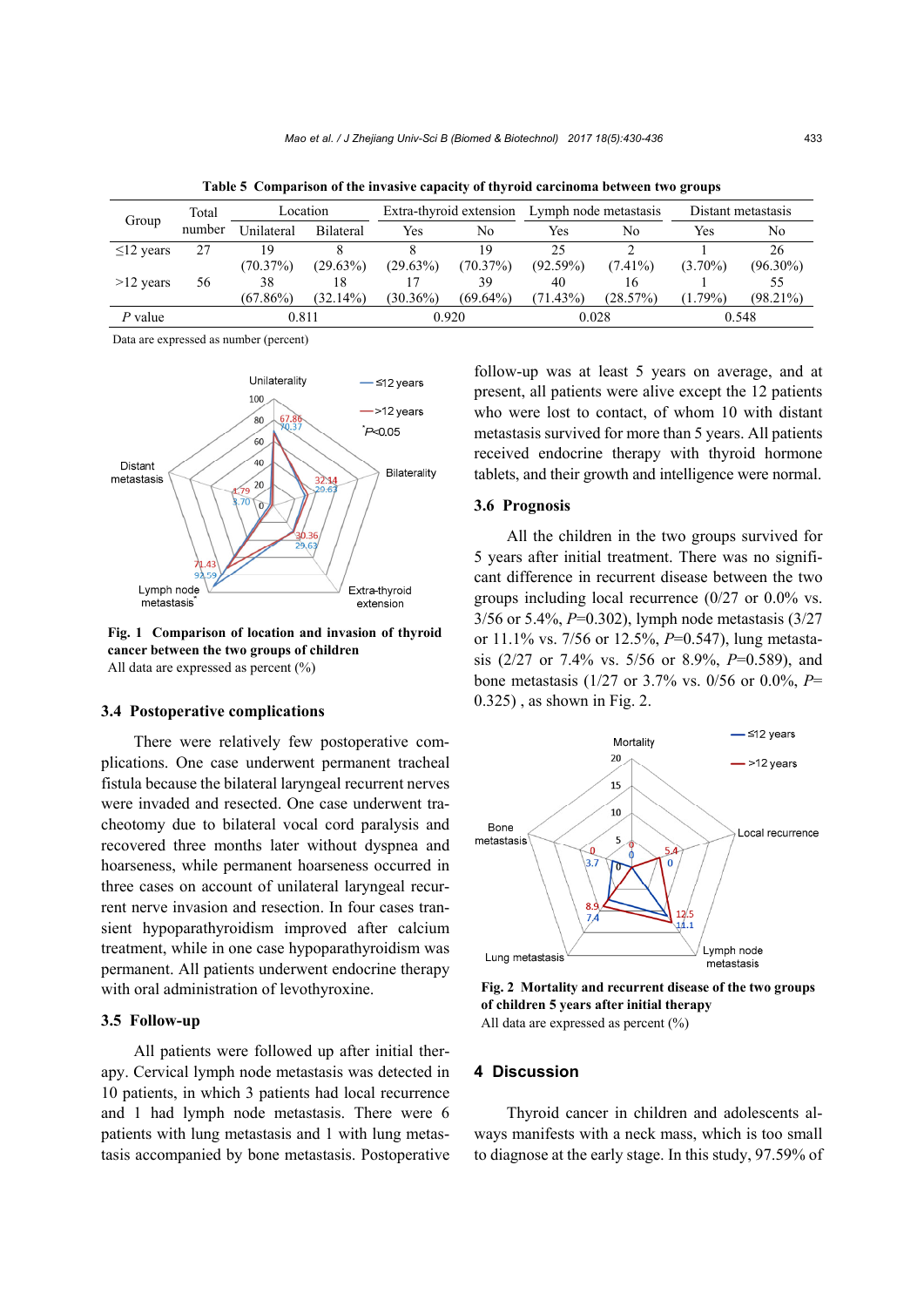patients were treated for neck mass. The incidence of thyroid cancer is similar in females and males at age  $\leq$ 12 years with no statistical difference, but with significantly higher incidence in females at age >12 years. This difference was thought to be due to the increase in estrogen at puberty to be close to the adult level.

The most pathological type of thyroid cancer was differentiated thyroid carcinoma. This group had 1 case of poorly differentiated cancer, with a high degree of malignancy. This patient underwent cervical lymph node dissection and isotope therapy in the third and fourth years, respectively, after surgery. Bone metastasis was found 9 years after surgery; nevertheless, this patient was still alive after more than 11 years with a tumor. The adult 5-year survival rate for this type of cancer is approximately 40%, with most patients dying in the first 3 years after diagnosis because of local and distant metastasis (Ward *et al.*, 2006). However, it is uncertain whether the prognosis of poorly differentiated thyroid cancer in young patients is better than that in adults and further research on large samples is needed.

Thyroid cancer in young patients often shows higher rates of distant metastases and recurrent disease than that in adults (Vaisman *et al.*, 2011; Mihailovic *et al.*, 2014). Some studies have found that the rate of metastases in side neck lymph nodes in patients over 18 years old is only 23.6%, but up to 77% in patients 18 years old or younger (Dzepina, 2012). The lateral neck lymph node metastasis rate in this study was 69.88% (35 cases unilateral and 23 cases bilateral), which is compatible with reports in the literature (Dzepina, 2012; Jing *et al.*, 2013). The rates of local lobe invasion and distant metastasis were 30.12% and 12.05%, respectively, both significantly higher than those in adults (Schlumberger and Sherman, 2012). Research has shown that younger patients have more local and distant extensions (Grigsby *et al.*, 2002; Dzodic *et al.*, 2014), and the neck lymph node metastasis rate at patients ≤12 years old was obviously higher than that at patients >12 years old. However, there was no significant difference in the extra-thyroid extension or distant metastasis between the two groups. Therefore, cervical lymph node metastasis should be noted in younger thyroid cancer patients, especially occult lymph node metastasis.

B-ultrasound is always used to define thyroid nodules and assign an ultrasound risk to a lesion. Fine needle aspiration (FNA) cytological diagnosis is also highly accurate and widely implemented in clinical practice for nodules more than 1 cm (Gupta *et al.*, 2013). It is recommended that children who have a history of exposure to radiation, autoimmune thyroid disease, or a family history of thyroid cancer should be examined by FNA, even if the thyroid node is only a few centimeters in diameter, because thyroid cancer in children and adolescents is particularly invasive locally and at a distance.

Surgery is the primary treatment for thyroid cancer. The ATA and some studies have suggested that if FNA or intra-operative frozen pathology proved thyroid cancer, total or subtotal thyroidectomy should be done to decrease the recurrence rate significantly (Mihailovic *et al.*, 2014; Francis *et al.*, 2015). However, recent studies have shown that not all patients benefit, and it is only recommended for those with distant metastasis or partial extra-thyroid extension (O'Gorman *et al.*, 2010; Atabek, 2011; Adam *et al.*, 2014). Children and adolescents are still growing and the surgical method needs to be chosen with care. The perfect surgical therapy should not only remove the tumor, but also avoid the onset of complications including permanent hypothyroidism, hypoparathyroidism, and neurological dysfunction. Our suggestions are as follows: (1) Primary tumor treatment: unilateral thyroid lobectomy or union with lateral partial thyroidectomy is adopted for unilateral well-differentiated cancer without external invasion and metastasis; the *RET* gene mutation test is recommended for patients with medullary carcinoma or with a family history of multiple endocrine neoplasia type 2 (MEN 2). Unilateral lobe resection is recommended for unilateral carcinoma patients with no gene mutation, and total thyroidectomy for medullary carcinoma patients with gene mutation. Whether prophylactic total thyroidectomy can be done depends on the risk of MEN, according to the assessment of the *RET* gene mutation site (Kloos *et al.*, 2009). Total thyroidectomy is recommended for thyroid cancer involving bilateral glands. (2) Treatment of lymph nodes: neck lymph node dissection is recommended for stage N1 patients. Some scholars suggest implementing prophylactic cervical lymph node dissection on N0 patients because they consider that the lymph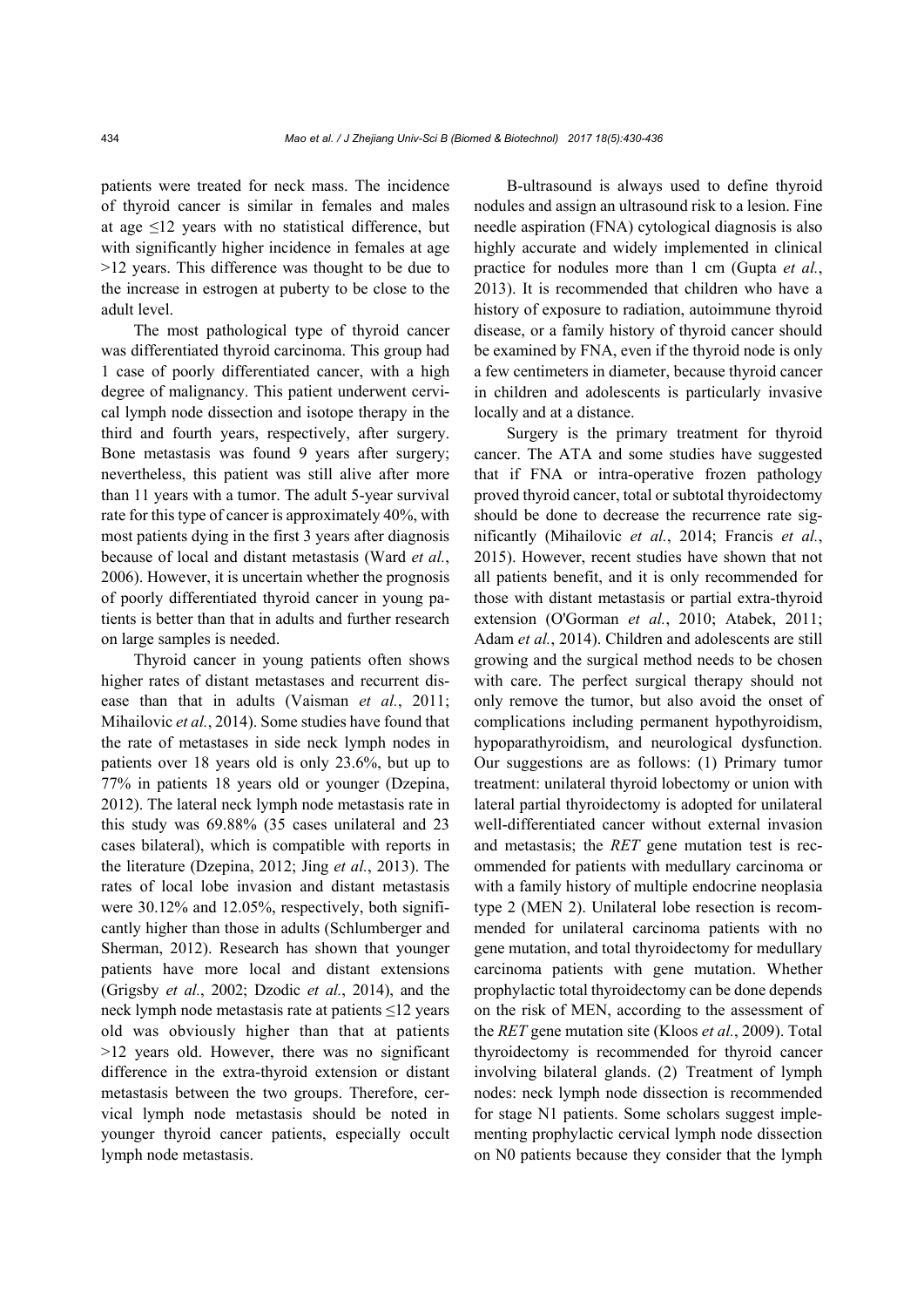node metastasis rate is higher in children and adolescents (Patron *et al*., 2011). However, we think that the prognosis of differentiated thyroid cancer is favorable because cervical lymph node metastasis is not an independent factor affecting the prognosis of thyroid cancer in children and adolescents, and more complications occurred after lymph node dissection. We suggest that differentiated thyroid cancer patients with N0 should be accepted only for central region lymph node dissection, and full-neck lymph node dissection should be considered when lateral cervical lymph node metastasis appears during postoperative follow-up. The rate of cervical lymph node metastasis is high in hereditary medullary carcinoma patients and neck lymph node dissection is recommended. Selective lymph node dissection is recommended for other undifferentiated thyroid cancer patients with N0.

Children and adolescents with differentiated thyroid cancer are offered endocrine therapy after surgery. ATA and some studies recommend that patients with distant metastases with a tumor diameter greater than 4 cm or 1–4 cm with lymph node metastasis or other high risks should receive isotope therapy after surgery (Mihailovic *et al*., 2007; 2009). Our study found that children and adolescents with big primary foci and cervical lymph node metastasis had a good prognosis. Isotope therapy requires total thyroidectomy, and increases the incidences of second primary tumors (Leboulleux *et al.*, 2012), bone marrow suppression, and kidney injury. Therefore, we believe that patients without distant metastasis or serious local invasion, especially young children, should choose isotope therapy with care.

Patients without surgical indication and with refractory differentiated thyroid cancer not taking  $I^{131}$ , medullary thyroid carcinoma, and undifferentiated carcinoma did not benefit from traditional treatment; molecular targeted therapy was the best treatment choice for them. A 9-year-old patient in this group with thyroid papillary cancer with recurrent bilateral neck lymph node and lung metastasis accepted two courses of isotope therapy, but the pulmonary lesion did not reduce and the iodine scan was negative. A subsequent targeted therapy achieved a good result.

This study showed that thyroid cancer in children and adolescents has a high rate of lymph node metastasis, especially in patients at age  $\leq$ 12 years, but the prognosis is acceptable. Attaching great importance to its clinical features, improving the level of diagnosis, and selecting appropriate surgical procedures and comprehensive postoperative treatment can achieve a satisfactory cure and survival rate. Active treatment should be given to children who have poor pathological differentiation or distant metastasis because it can also lead to a satisfactory clinical effect and longer survival with the tumor.

#### **Compliance with ethics guidelines**

Xiao-chun MAO, Wen-qiao YU, Jin-biao SHANG, and Ke-jing WANG declare that they have no conflict of interest.

All procedures followed were in accordance with the ethical standards of the responsible committee on human experimentation (institutional and national) and with the Helsinki Declaration of 1975, as revised in 2008 (5). The authors followed up with patients by telephone or letter, and the parents or guardians were surveyed if the patients were still minors at that time.

## **References**

- Adam, M.A., Pura, J., Gu, L., *et al.*, 2014. Extent of surgery for papillary thyroid cancer is not associated with survival: an analysis of 61775 patients. *Ann. Surg*., **260**(4):601-607. http://dx.doi.org/10.1097/SLA.0000000000000925
- Alessandri, A.J., Goddard, K.J., Blair, G.K., *et al.*, 2000. Age is the major determinant of recurrence in pediatric differentiated thyroid carcinoma. *Med. Pediatr. Oncol*., **35**(1):41-46.

http://dx.doi.org/10.1002/1096-911X(200007)35:1<41:: AID-MPO7>3.0.CO;2-7

Atabek, M.E., 2011. What is the safe and accurate procedure for thyroid nodules in childhood? *Horm. Res. Paediatr.*, **76**(1):72.

http://dx.doi.org/10.1159/000328721

Baş, V.N., Aycan, Z., Çetinkaya, S., *et al.*, 2012. Thyroid nodules in children and adolescents: a single institution's experience. *J. Pediatr. Endocrinol. Metab.*, **25**(7-8):633- 638.

http://dx.doi.org/10.1515/jpem-2012-0132

- Dzepina, D., 2012. Surgical and pathological characteristics of papillary thyroid cancer in children and adolescents. *Int. J. Pediatr.*, **2012**:125389. http://dx.doi.org/10.1155/2012/125389
- Dzodic, R., Buta, M., Markovic, I., *et al.*, 2014. Surgical management of well-differentiated thyroid carcinoma in children and adolescents: 33 years of experience of a single institution in Serbia. *Endocr. J.*, **61**(11):1079-1086.
- Edge, S.B., Compton, C.C., 2010. The American Joint Committee on Cancer: the 7th edition of the *AJCC Cancer Staging Manual* and the future of TNM. *Ann. Surg. Oncol*., **17**(6):1471-1474. http://dx.doi.org/10.1245/s10434-010-0985-4
- Francis, G.L., Waguespack, S.G., Bauer, A.J., *et al.*, 2015.